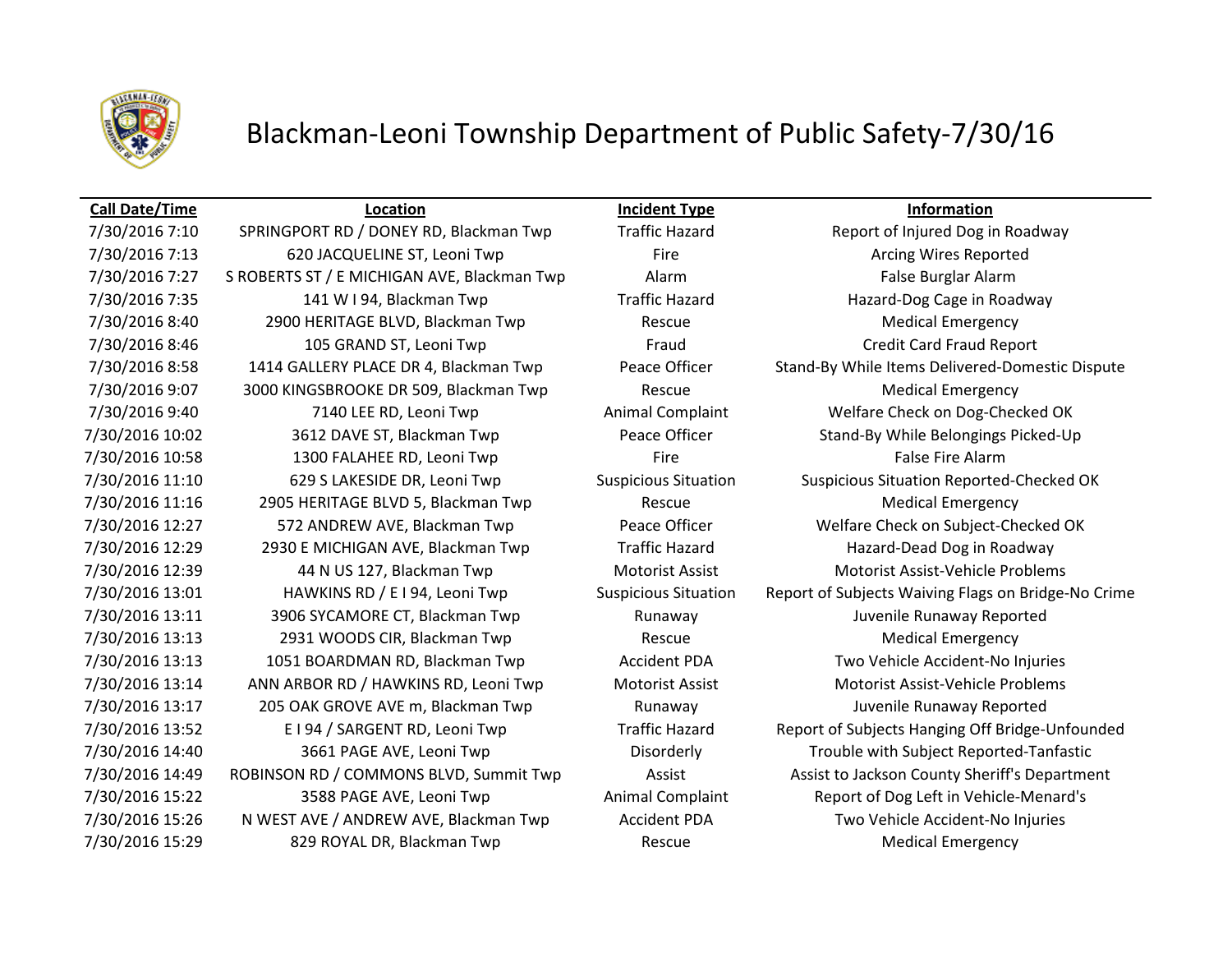

## Blackman-Leoni Township Department of Public Safety-7/30/16

7/30/2016 15:37 2500 AIRPORT RD, Blackman Twp Motorist Assist Motorist Assist-Vehicle Problems 7/30/2016 15:53 1051 CRANBROOK DR, Blackman Twp Domestic Domestic Dispute-Verbal 7/30/2016 16:13 5025 ANN ARBOR RD 111, Leoni Twp Rescue Rescue Medical Emergency 7/30/2016 16:34 320 5TH ST, Leoni Twp Rescue Rescue Medical Emergency 7/30/2016 16:47 3333 E MICHIGAN AVE, Leoni Twp Larceny Larceny Shoplifter-Meijer 7/30/2016 17:19 5120 RIDGEWOOD VISTA DR, Leoni Twp Domestic Domestic Dispute-Verbal 7/30/2016 17:21 901 ROSEHILL RD 164, Blackman Twp Domestic Domestic Dispute-Verbal 7/30/2016 17:54 313 6TH ST, Leoni Twp Inspection Prop Property Check-Residence-Checked OK 7/30/2016 18:44 139 W I 94, Blackman Twp Accident PDA One Vehicle Accident-No Injuries 7/30/2016 18:54 3205 GREGORY RD, Leoni Twp Rescue Rescue Medical Emergency 7/30/2016 18:54 W I 94 / COOPER RD, Blackman Twp Motorist Assist Motorist Assist Motorist Assist-Vehicle Problems 7/30/2016 18:56 3333 E MICHIGAN AVE, Leoni Twp Larceny Larceny Shoplifter-Meijer 7/30/2016 19:56 OAK GROVE AVE / HENRY ST, Blackman Twp Traffic Offense Loud Exhaust-Verbal Warning 7/30/2016 20:17 2619 SEYMOUR RD, Blackman Twp Accident PDA Two Vehicle Accident-No Injuries 7/30/2016 20:23 269 KATHY CIR, Blackman Twp Rescue Medical Emergency 7/30/2016 20:58 MANTLE AVE / HICKORY ST, Blackman Twp Domestic Domestic Dispute-Verbal 7/30/2016 21:00 PAGE AVE / S PORTAGE RD, Leoni Twp Traffic Hazard Hazard Hazard-Debris in Roadway 7/30/2016 21:18 HENRIETTA ST / E MICHIGAN AVE, Blackman Twp Traffic Offense Fail to Signal Turn-Verbal Warning 7/30/2016 21:37 118 BURT AVE, Blackman Twp Rescue Medical Emergency 7/30/2016 22:10 5200 RIDGEWOOD VISTA DR, Leoni Twp Rescue Rescue Medical Emergency 7/30/2016 22:30 2921 PHEASANT RUN DR, Blackman Twp Domestic Domestic Dispute-Verbal

**Call Date/Time Location Incident Type Information**

7/30/2016 18:07 1511 BOARDMAN RD, Blackman Twp Peace Officer Welfare Check on Subject-Pet-Smart-Checked OK 7/30/2016 18:26 1250 JACKSON CROSSING, Jackson Citizen Assist Citizen Assist-Subject Could Not Locate His Vehicle 7/30/2016 18:45 COOPER RD / E PARNALL RD, Blackman Twp Reckless Driving Reckless Driver Reported-Unable to Locate 7/30/2016 19:33 241 OAK GROVE AVE, Blackman Twp Disorderly Trouble with Subject-Canterbury Apartments 7/30/2016 20:32 3500 ONEILL DR, Blackman Twp Suspicious Situation Suspicious Situation Reported-Olive Garden 7/30/2016 20:41 3663 S PORTAGE RD, Leoni Twp Peace Officer Welfare Check on Subject-Unable to Locate 7/30/2016 22:20 6027 ANN ARBOR RD, Leoni Twp Peace Officer Suspicious Situation Reported-Colonial Inn